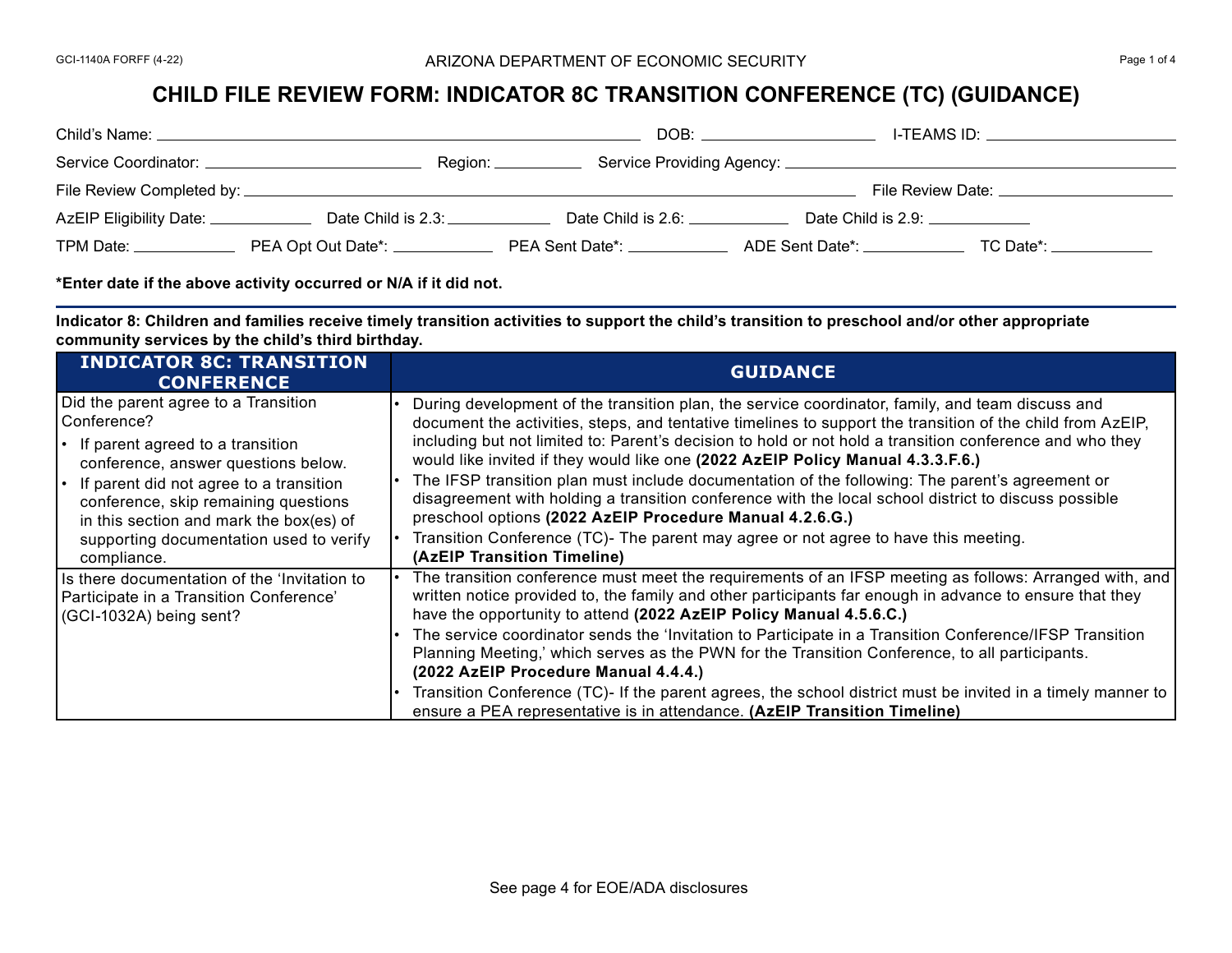| <b>INDICATOR 8C: TRANSITION</b><br><b>CONFERENCE (CONTINUED)</b>                                                          | <b>GUIDANCE (CONTINUED)</b>                                                                                                                                                                                                                                                                                            |
|---------------------------------------------------------------------------------------------------------------------------|------------------------------------------------------------------------------------------------------------------------------------------------------------------------------------------------------------------------------------------------------------------------------------------------------------------------|
| Does the 'Date School District Invited to<br>Transition Conference' in I-TEAMS match<br>the date the invitation was sent? | The Data Manager is responsible for ensuring all required activities are entered timely and accurately<br>into the ADES data system(s) (2022 AzEIP Policy Manual 2.4.7.A.)<br>Each EIP ensures that:                                                                                                                   |
|                                                                                                                           | ∘ Electronic data for each eligible infant or toddler and his/her family are accurate and contained in a<br>record                                                                                                                                                                                                     |
|                                                                                                                           | • All required data, including new demographic, evaluation, service, and/or other required information,<br>are entered in the ADES data system(s) within ten (10) calendar days of the activity or event                                                                                                               |
|                                                                                                                           | • A written process is in place to follow-up and/or track when data is submitted or entered late; and                                                                                                                                                                                                                  |
|                                                                                                                           | • All information contained in a child's file, including data on the IFSP and other required forms, are<br>accurate and updated timely. (2022 AzEIP Policy Manual 2.4.8.A.-D.)                                                                                                                                         |
|                                                                                                                           | The service coordinator ensures that information related to the Transition Conference is entered in                                                                                                                                                                                                                    |
|                                                                                                                           | the ADES data system within ten (10) calendar days after completion of this meeting. (2022 AzEIP<br>Procedure Manual 4.4.8.)                                                                                                                                                                                           |
| Is there documentation that the Transition<br>Conference occurred within required                                         | When a parent agrees to hold a transition conference, it must be held on or before the day the child is 2<br>years, 9 months old and no earlier than the day the child is 2 years, 3 months old (9 months before the                                                                                                   |
| timelines based on the child's AzEIP<br>eligibility date?                                                                 | child's third birthday), if all parties agree. If held later, the transition conference must be held on the same<br>day and immediately following the initial IFSP. (2022 AzEIP Policy Manual 4.5.3.)                                                                                                                  |
|                                                                                                                           | Child Eligible for AzEIP prior to 2 years 6 months of age: If the parent agrees to a TC, it must be held on<br>or before the day the child is 2 years 9 months (2.9) of age and may be held as early as the day the child<br>is 2 years 3 months (2.3) of age if all parties agree. (AzEIP Transition Timeline)        |
|                                                                                                                           | Child Eligible for AzEIP between 2 years 6 months and 2 years 9 months of age: If the parent agrees<br>to a TC, it must be held on or before the day the child 2 years 9 months (2.9) of age. The TC may be<br>combined with the initial IFSP/TPM. When this occurs, the TC is held the same day and immediately       |
|                                                                                                                           | following completion of the initial IFSP/TPM. (AzEIP Transition Timeline)                                                                                                                                                                                                                                              |
|                                                                                                                           | Child Eligible for AzEIP between 2 years 9 months and 2 years 10 <sup>%</sup> months of age: If the parent agrees to<br>a TC, it may be combined with the initial IFSP/TPM. When this occurs, the TC is held the same day and<br>immediately following completion of the initial IFSP/TPM. (AzEIP Transition Timeline) |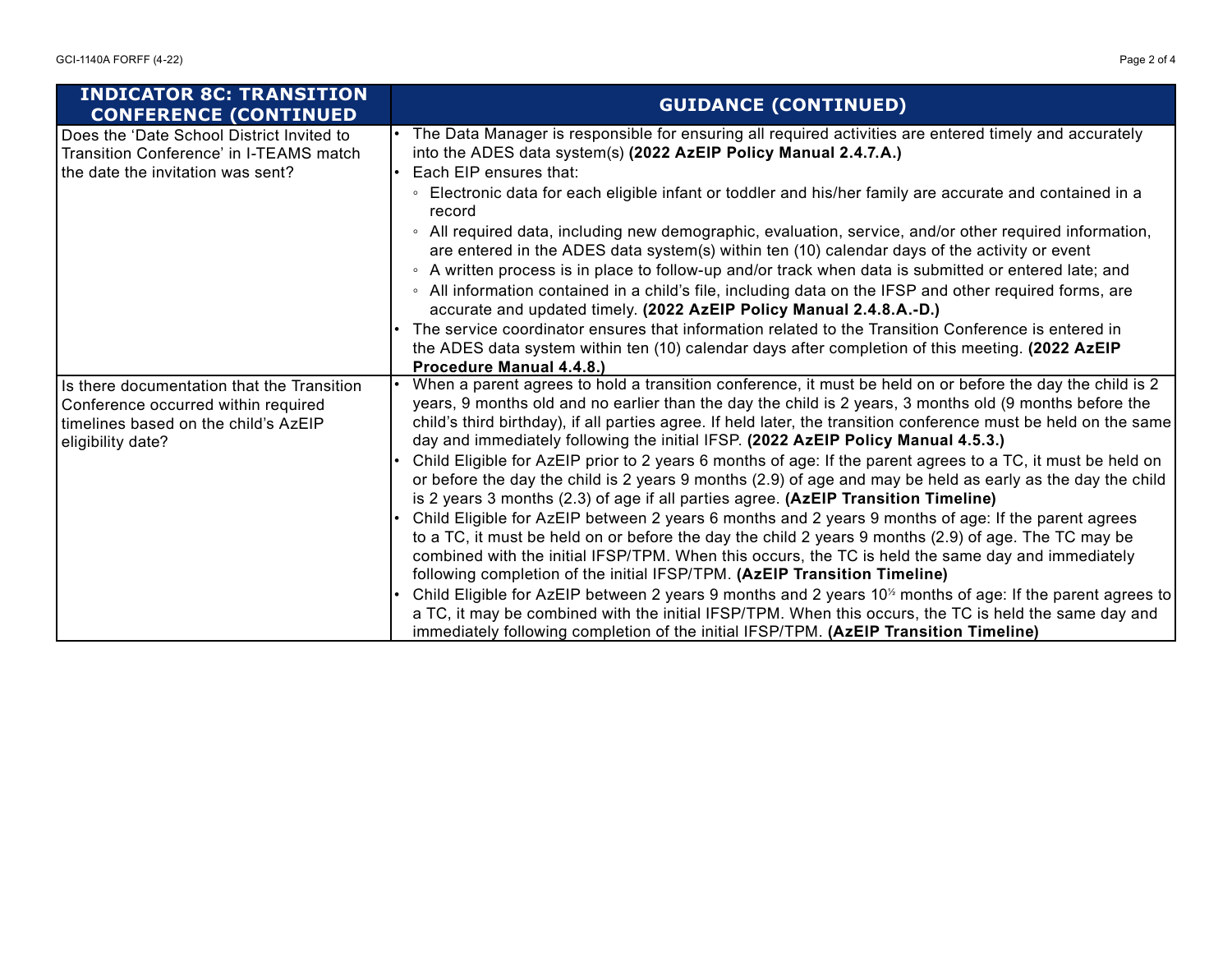| <b>INDICATOR 8C: TRANSITION</b><br><b>CONFERENCE (CONTINUED</b>                                         | <b>GUIDANCE (CONTINUED)</b>                                                                                                                                                                                                                                                                                                   |
|---------------------------------------------------------------------------------------------------------|-------------------------------------------------------------------------------------------------------------------------------------------------------------------------------------------------------------------------------------------------------------------------------------------------------------------------------|
| Does the 'Transition Conference Summary'<br>(GCI-1033A) include actions/steps needed<br>for transition? | The purpose of the transition conference is to:<br>• Revise and update as needed the transition plan developed at the mandatory transition planning<br>meeting                                                                                                                                                                |
|                                                                                                         | • Provide the parent with information about the various programs in which they are interested<br>• Identify the steps that will be taken by whom and by when to support the parent's decision-making.<br>Steps may include but are not limited to visiting available preschool programs, completing additional<br>evaluations |
|                                                                                                         | • Review program options for the child for the period from the child's third birthday through the end of<br>the school year. (2022 AzEIP Policy Manual 4.5.2.A.-D.)                                                                                                                                                           |
|                                                                                                         | During the Transition Conference, the service coordinator ensures the following steps are taken and any<br>additional action steps needed are documented on the Transition Conference Summary:                                                                                                                                |
|                                                                                                         | • Review and revise, as needed, the transition plan developed at the mandatory Transition Planning<br>Meeting                                                                                                                                                                                                                 |
|                                                                                                         | • Review the potential program options/continuum of services available on the child's third birthday<br>• Establish tentative timelines and activities for the child's transition into the PEA, if eligible                                                                                                                   |
|                                                                                                         | ∘ Establish a plan for parental visitation to the education programs available (if requested by the parent<br>and not already completed)                                                                                                                                                                                      |
|                                                                                                         | • Review existing data including vision and hearing screening information; and                                                                                                                                                                                                                                                |
|                                                                                                         | ◦ Plan for the collection of additional information, including evaluation and procedures to assist in<br>determining eligibility for IDEA, Part B and appropriate IEP services, including ESY.<br>(2022 AzEIP Procedure Manual 4.4.7.A.-F.)                                                                                   |
| Does the Transition Conference meet the                                                                 | The transition conference must meet the requirements of an IFSP meeting as follows:                                                                                                                                                                                                                                           |
| requirements of an IFSP?                                                                                | • Held in a setting and at a time that is convenient for the family                                                                                                                                                                                                                                                           |
|                                                                                                         | • Conducted in the native language of the family or other mode of communication used by the family                                                                                                                                                                                                                            |
|                                                                                                         | • Arranged with, and written notice provided to, the family and other participants far enough in advance<br>to ensure that they have the opportunity to attend                                                                                                                                                                |
|                                                                                                         | • Fully explained to the family with consent obtained to initiate services, if needed                                                                                                                                                                                                                                         |
|                                                                                                         | • Include the required participants at the meeting (2022 AzEIP Policy Manual 4.5.6.A.-E.)                                                                                                                                                                                                                                     |
|                                                                                                         | The Transition Conference must meet the requirements of an IFSP meeting and must be:                                                                                                                                                                                                                                          |
|                                                                                                         | • Held in a setting and at a time that is convenient for the family                                                                                                                                                                                                                                                           |
|                                                                                                         | ∘ Conducted in the native language of the family or other modes of communication used by the family,<br>unless it is clearly not feasible to do so                                                                                                                                                                            |
|                                                                                                         | • Fully explained to the family so that appropriate consent may be obtained to initiate services, if<br>needed. (2022 AzEIP Procedure Manual 4.4.2.A.-C.)                                                                                                                                                                     |
|                                                                                                         | Transition Conference (TC)- The TC must meet the requirements of an IFSP meeting.<br>(AzEIP Transition Timeline)                                                                                                                                                                                                              |